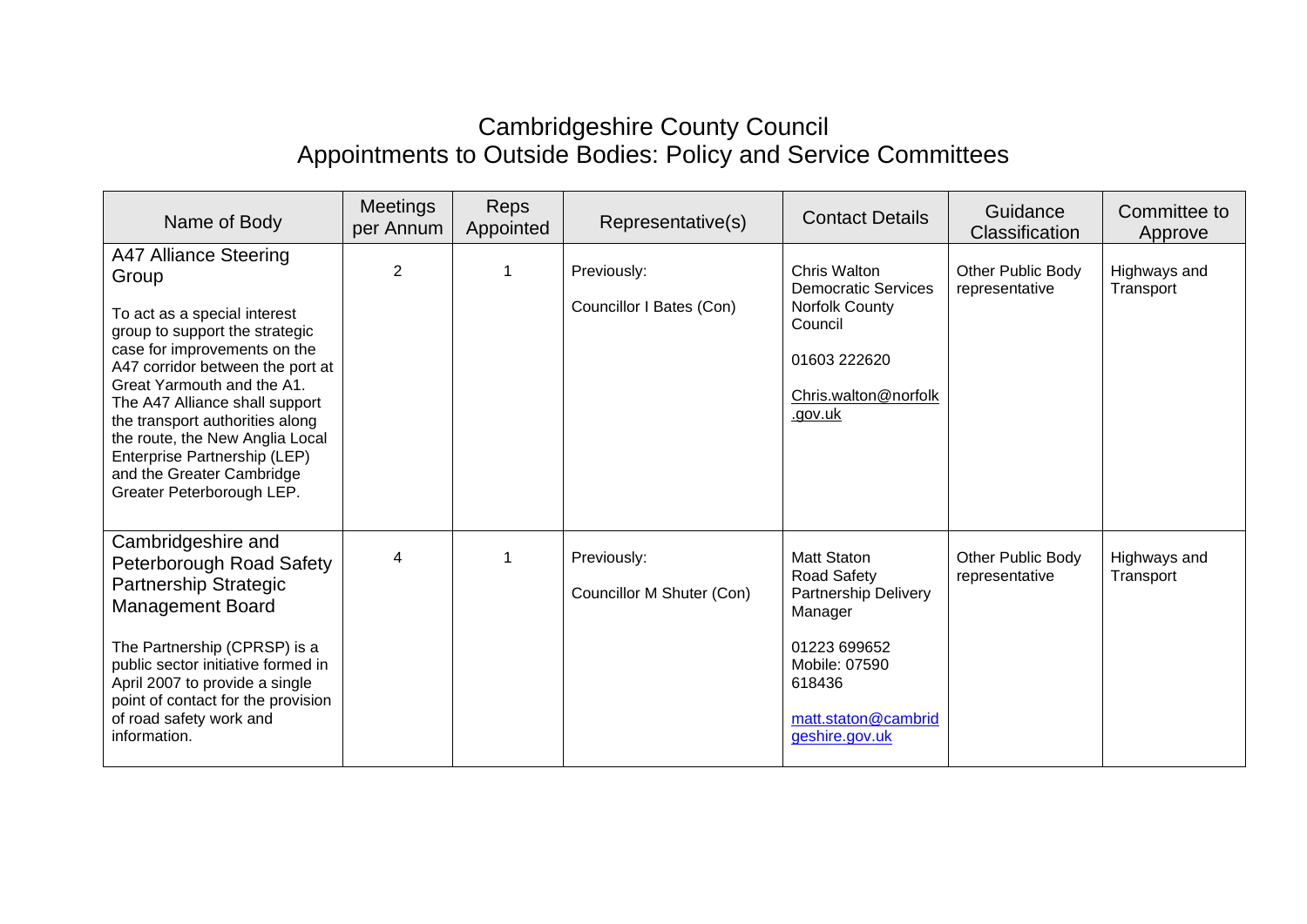| Name of Body                                                                                                                                                                                                                                                                                                                                                                                                                                                            | <b>Meetings</b><br>per Annum | <b>Reps</b><br>Appointed | Representative(s)                                                                                              | <b>Contact Details</b>                                                                                                           | Guidance<br>Classification                                                                                                                            | Committee to<br>Approve   |
|-------------------------------------------------------------------------------------------------------------------------------------------------------------------------------------------------------------------------------------------------------------------------------------------------------------------------------------------------------------------------------------------------------------------------------------------------------------------------|------------------------------|--------------------------|----------------------------------------------------------------------------------------------------------------|----------------------------------------------------------------------------------------------------------------------------------|-------------------------------------------------------------------------------------------------------------------------------------------------------|---------------------------|
| <b>England's Economic</b><br><b>Heartland Strategic</b><br>Alliance - Strategic<br><b>Transport Forum</b><br>The Strategic Transport<br>Forum is the Heartland's Sub-<br>national Transport Body and<br>allows partners to work together<br>with one voice when formulating<br>policy.                                                                                                                                                                                  | <b>TBC</b>                   | 2                        | Previously:<br>Councillor I Bates (Con)<br>Councillor S Count (Con)<br>Substitute:<br>Councillor L Nieto (Con) | Steve Cox<br><b>Executive Director:</b><br>Place & Economy<br>01223 715660<br>graham.hughes@ca<br>mbridgeshire.gov.uk            | Other Public Body<br>representative                                                                                                                   | Highways and<br>Transport |
| <b>Fenland Association for</b><br><b>Community Transport</b><br>(FACT) Board<br>The purpose of the Board of<br>FACT is (a) to monitor current<br>progress to date, to have an<br>overview of current services and<br>provide advice where required,<br>suggest improvements, and (b)<br>to steer FACT (and HACT, its<br>parallel service in<br>Huntingdonshire) towards<br>meeting future need, including<br>new initiatives, projects,<br>potential sources of funding | 4                            | 1                        | Previously:<br>Councillor C Boden (Con)                                                                        | Steve Shannon<br><b>Fenland Association</b><br>for Community<br><b>Transport Ltd</b><br>01354 661234<br>www.fact-<br>cambs.co.uk | Member of a<br><b>Management Board</b><br>of a "Registered<br>Society" under the<br>Co-operative and<br><b>Community Benefit</b><br>Society Act 2014. | Highways and<br>Transport |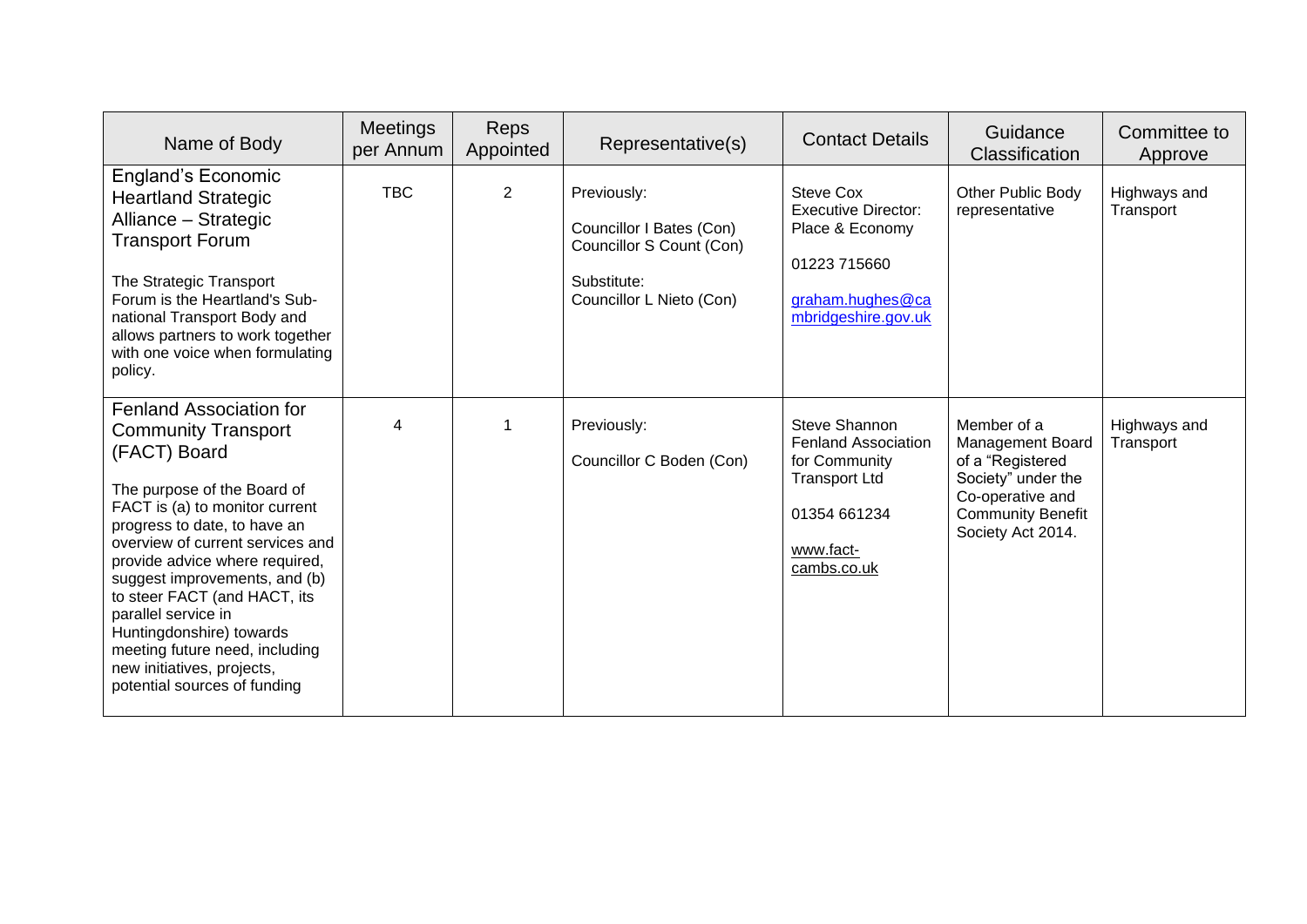| Name of Body                                                                                                                                                                                                                                                                                                                                                                                                                                                 | Meetings<br>per Annum | Reps<br>Appointed | Representative(s)                                               | <b>Contact Details</b>                                                                                                                                                                                       | Guidance<br>Classification          | Committee to<br>Approve   |
|--------------------------------------------------------------------------------------------------------------------------------------------------------------------------------------------------------------------------------------------------------------------------------------------------------------------------------------------------------------------------------------------------------------------------------------------------------------|-----------------------|-------------------|-----------------------------------------------------------------|--------------------------------------------------------------------------------------------------------------------------------------------------------------------------------------------------------------|-------------------------------------|---------------------------|
| Huntingdon Association for<br><b>Community Transport</b><br>(HACT) Board<br>The purpose of the Board of<br>HACT is to (a) monitor current<br>progress to date, to have an<br>overview of current services and<br>provide advice where required,<br>suggest improvements, and (b)<br>to steer HACT (and FACT, its<br>parallel service in Fenland)<br>towards meeting future need,<br>including new initiatives,<br>projects, potential sources of<br>funding. | 4                     | $\mathbf{1}$      | Previously:<br>Councillor C Boden (Con)                         | Steve Shannon<br><b>Fenland Association</b><br>for Community<br><b>Transport Ltd</b><br>Tel: 01354 661234<br>www.hact-<br>cambs.co.uk                                                                        | Trustee of a Charity                | Highways and<br>Transport |
| Parking and Traffic<br><b>Regulations Outside</b><br>London Adjudication Joint<br>Committee (PATROL) &<br><b>Bus Lane Adjudication</b><br>Joint Committee (BLASJC)<br>PATROL represents over 300<br>local authorities in England<br>(outside London) and Wales                                                                                                                                                                                               | As required           | $1 +$ substitute  | Previously:<br>Councillor A Taylor (LD)<br>Substitute - Vacancy | Philip Hammer<br><b>Parking Operations</b><br>Manager<br>01223 727903<br>Philip.hammer@cam<br>bridgeshire.gov.uk<br>Andy Diamond<br>Joint Committee<br><b>Support Officer</b><br>adiamond@patrol-<br>uk.info | Other Public Body<br>representative | Highways and<br>Transport |